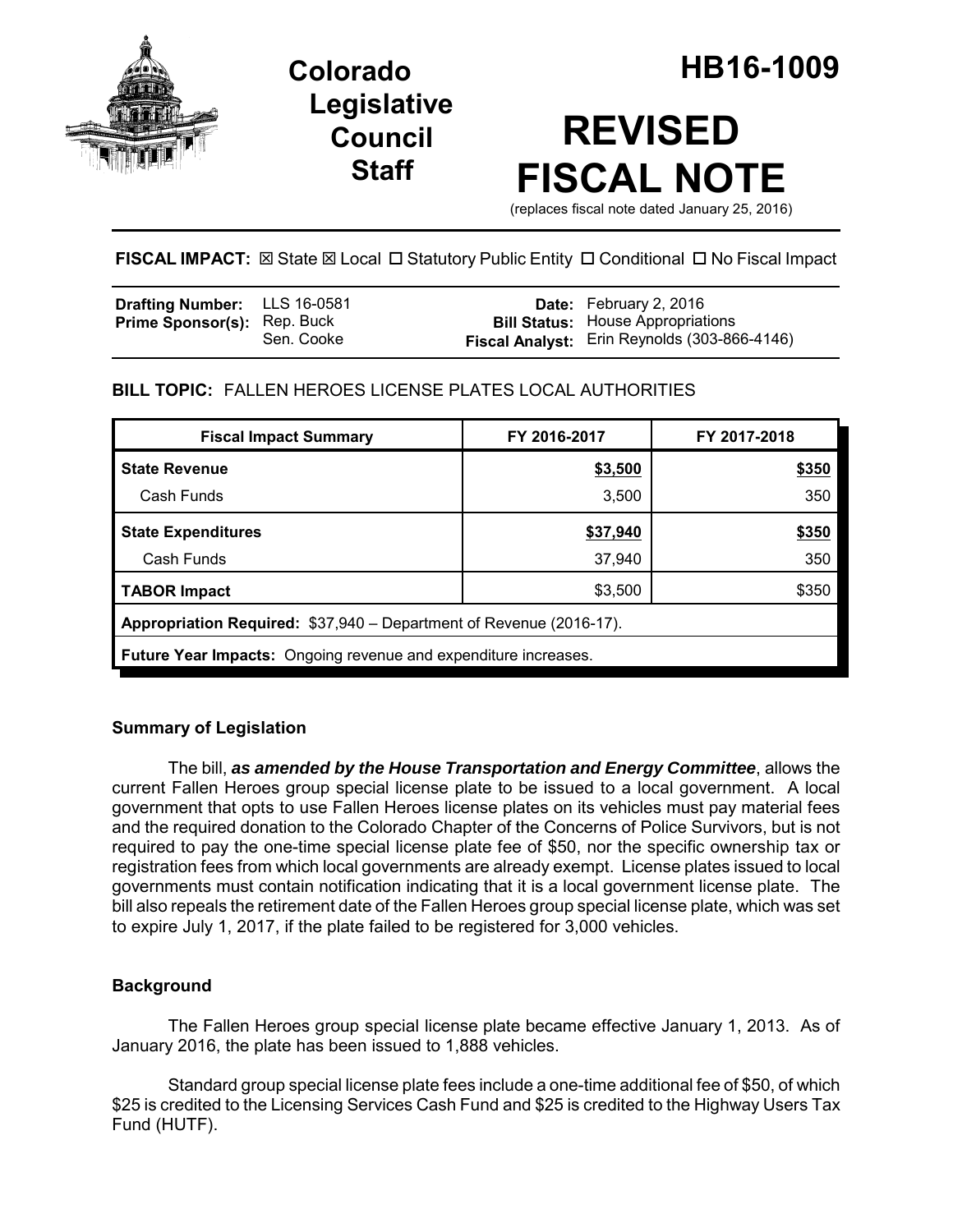February 2, 2016

#### **Assumptions**

The following assumptions were used to estimate the state revenue and expenditure impacts of the bill:

- three local governments (Weld County, City of Greeley, and the Greeley Police Department) have expressed interest in a Fallen Heroes license plate in lieu of a government plate, representing about 350 new Fallen Heroes license plates to be issued in FY 2016-17;
- the fiscal note assumes that an additional 150 new Fallen Heroes license plates will be issued to local governments in FY 2016-17, and 50 each year thereafter;
- these license plates will be print-on-demand, requiring issuance of a temporary permit for each vehicle; and
- the license plate will include visual notice that it is a government plate in the design.

#### **State Revenue**

**The bill is estimated to increase state cash fund revenue in the Department of Revenue (DOR) by \$3,500 in FY 2016-17, and by \$350 in FY 2017-18 and each year thereafter.**  Revenue from the material cost of each temporary and permanent license plate issued in this category is deposited into the License Plate Cash Fund (LPCF).

| Table 1. State Revenue Under HB16-1009 |        |                         |            |                         |            |  |  |  |
|----------------------------------------|--------|-------------------------|------------|-------------------------|------------|--|--|--|
| <b>Components</b>                      | Cost   | <b>Number of Plates</b> | FY 2016-17 | <b>Number of Plates</b> | FY 2017-18 |  |  |  |
| <b>Temporary Tags</b>                  | \$1.08 |                         | \$540      | 50                      | \$54       |  |  |  |
| License Plates                         | \$5.92 | 500                     | 2,960      |                         | 296        |  |  |  |
| <b>TOTAL</b>                           |        | \$3,500                 |            | \$350                   |            |  |  |  |

#### **TABOR Impact**

This bill increases state cash fund revenue from fees, which will increase the amount of money required to be refunded under TABOR. TABOR refunds are paid out of the General Fund.

#### **State Expenditures**

**The bill will increase costs in the DOR by \$37,490 in FY 2016-17, and by \$350 in FY 2017-18 and each year thereafter.** Costs for computer programming are paid from the Colorado State Titling and Registration System (CSTARS) account, while material costs are paid from the LPCF. Costs are outlined in Table 2 and discussed below.

| Table 2. State Expenditures Under HB16-1009 |            |            |  |  |  |  |
|---------------------------------------------|------------|------------|--|--|--|--|
| <b>Cost Components</b>                      | FY 2016-17 | FY 2017-18 |  |  |  |  |
| Computer Programming (CSTARS)               | \$33,990   |            |  |  |  |  |
| Materials (LPCF)                            | 3.500      | 350        |  |  |  |  |
| <b>TOTAL</b>                                | \$37,490   | \$350      |  |  |  |  |